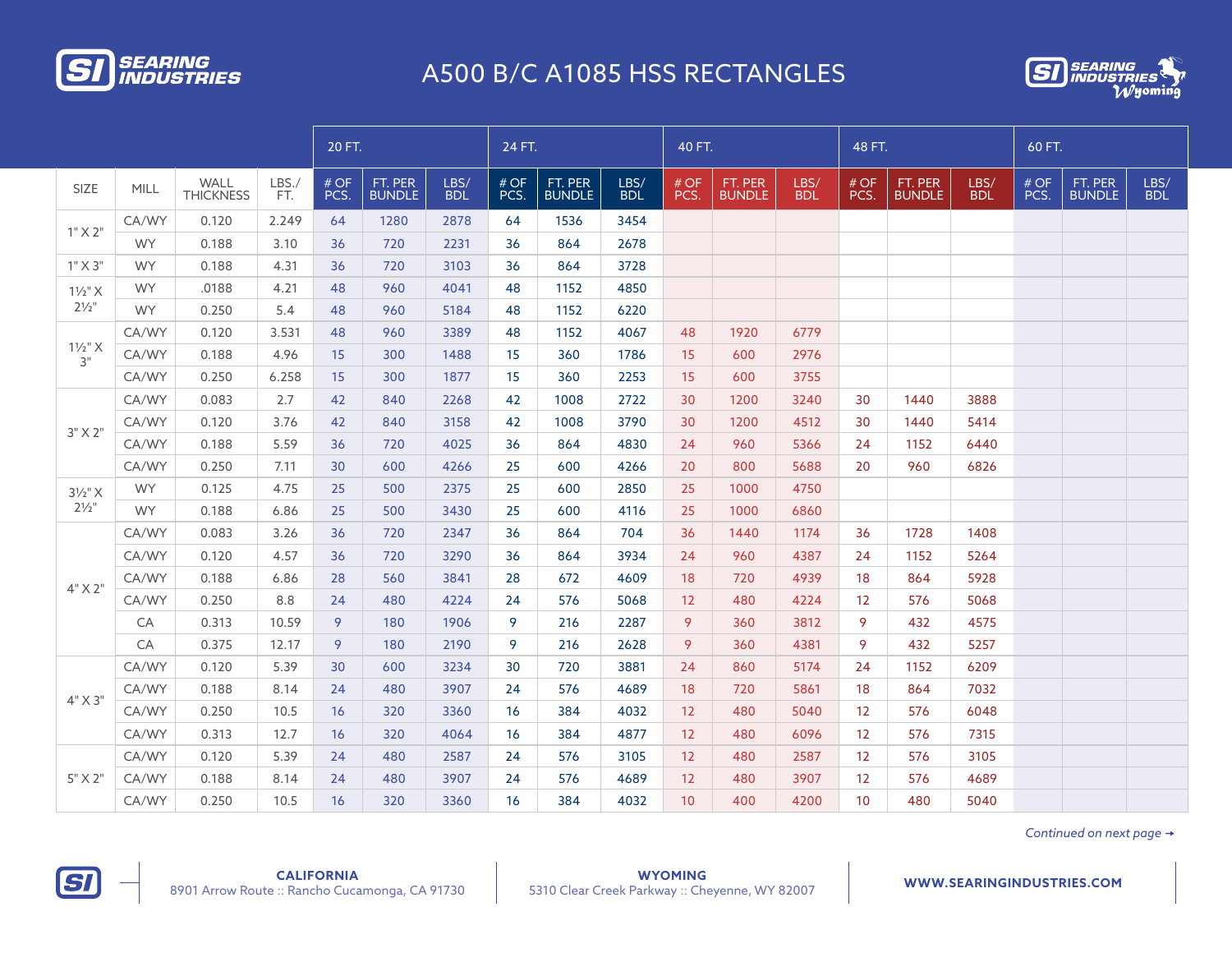



|             |           |                          |             | 20 FT.         |                          |                    | 24 FT.       |                          |                    | 40 FT.          |                          |                    | 48 FT.            |                          |                    | 60 FT.            |                          |                    |
|-------------|-----------|--------------------------|-------------|----------------|--------------------------|--------------------|--------------|--------------------------|--------------------|-----------------|--------------------------|--------------------|-------------------|--------------------------|--------------------|-------------------|--------------------------|--------------------|
| <b>SIZE</b> | MILL      | WALL<br><b>THICKNESS</b> | LBS.<br>FT. | # OF<br>PCS.   | FT. PER<br><b>BUNDLE</b> | LBS/<br><b>BDL</b> | # OF<br>PCS. | FT. PER<br><b>BUNDLE</b> | LBS/<br><b>BDL</b> | #OF<br>PCS.     | FT. PER<br><b>BUNDLE</b> | LBS/<br><b>BDL</b> | # OF<br>PCS.      | FT. PER<br><b>BUNDLE</b> | LBS/<br><b>BDL</b> | # OF<br>PCS.      | FT. PER<br><b>BUNDLE</b> | LBS/<br><b>BDL</b> |
|             | CA/WY     | 0.120                    | 6.21        | 25             | 500                      | 3105               | 25           | 600                      | 3726               | 25              | 1000                     | 6210               | 25                | 1200                     | 7452               | 25                | 1500                     | 9315               |
|             | CA/WY     | 0.125                    | 6.46        | 25             | 500                      | 3230               | 25           | 600                      | 3876               | 25              | 1000                     | 6460               | 25                | 1200                     | 7752               | 25                | 1500                     | 9690               |
|             | CA/WY     | 0.188                    | 9.41        | 16             | 320                      | 3011               | 16           | 384                      | 3613               | 16              | 640                      | 6022               | 16                | 768                      | 7226               | 16                | 960                      | 9033               |
| $5"$ X 3"   | CA/WY     | 0.250                    | 12.21       | 12             | 240                      | 2930               | 12           | 288                      | 3516               | 12              | 480                      | 5861               | 12 <sup>°</sup>   | 576                      | 7033               | 12                | 720                      | 8791               |
|             | CA/WY     | 0.313                    | 14.83       | 9              | 180                      | 2669               | 9            | 216                      | 3203               | 9               | 360                      | 5339               | 9                 | 432                      | 6407               | 9                 | 540                      | 8008               |
|             | CA/WY     | 0.375                    | 17.27       | 6              | 120                      | 2072               | 6            | 144                      | 2487               | 6               | 240                      | 4145               | 6                 | 288                      | 4974               | 6                 | 360                      | 6217               |
|             | CA/WY     | 0.500                    | 21.63       | $\overline{4}$ | 80                       | 1730               | 4            | 96                       | 2076               | $\overline{4}$  | 160                      | 3461               | $\overline{4}$    | 192                      | 4153               | $\overline{4}$    | 240                      | 5191               |
|             | <b>WY</b> | 0.188                    | 10.7        | 9              | 180                      | 1926               | 9            | 216                      | 2311               | 9               | 360                      | 3852               | 9                 | 432                      | 4622               | 9                 | 540                      | 5778               |
|             | <b>WY</b> | 0.250                    | 13.91       | 9              | 180                      | 2503               | 9            | 216                      | 3004               | 9               | 360                      | 5008               | 9                 | 432                      | 6009               | 9                 | 540                      | 7511               |
| 5" X 4"     | <b>WY</b> | 0.375                    | 19.82       | 6              | 120                      | 2378               | 6            | 144                      | 2854               | 6               | 240                      | 4757               | 6                 | 288                      | 5708               | $\overline{6}$    | 360                      | 7135               |
|             | <b>WY</b> | 0.500                    | 25.03       | 6              | 120                      | 3003               | 6            | 144                      | 3604               | 6               | 240                      | 6007               | 6                 | 288                      | 7208               | 6                 | 360                      | 9010               |
|             | CA/WY     | 0.083                    | 4.359       | 24             | 480                      | 2092               | 24           | 576                      | 2511               |                 |                          |                    |                   |                          |                    |                   |                          |                    |
|             | CA/WY     | 0.120                    | 6.21        | 24             | 480                      | 2981               | 24           | 576                      | 3577               | 12 <sup>2</sup> | 480                      | 2981               | $12 \overline{ }$ | 576                      | 3577               | 12                | 720                      | 4471               |
| $6"$ X 2"   | CA/WY     | 0.188                    | 9.41        | 24             | 480                      | 4517               | 24           | 576                      | 5420               | 12 <sup>2</sup> | 480                      | 4517               | 12 <sup>°</sup>   | 576                      | 5420               | $12 \overline{ }$ | 720                      | 6775               |
|             | CA/WY     | 0.250                    | 12.2        | 16             | 320                      | 3904               | 16           | 384                      | 4685               | 10 <sup>°</sup> | 400                      | 4880               | 10                | 480                      | 5856               | 10                | 600                      | 7320               |
|             | CA/WY     | 0.313                    | 14.83       | 16             | 320                      | 4746               | 16           | 384                      | 5695               | 10              | 400                      | 5932               | 10 <sup>1</sup>   | 480                      | 7118               | 10                | 600                      | 8898               |
|             | CA/WY     | 0.375                    | 17.27       | 9              | 180                      | 3109               | 9            | 216                      | 3730               | 9               | 360                      | 6217               | 9                 | 432                      | 7460               | 9                 | 540                      | 9325               |
|             | CA/WY     | 0.120                    | 7.02        | 15             | 300                      | 2106               | 15           | 360                      | 2527               | 15 <sup>2</sup> | 600                      | 4212               | 15                | 720                      | 5054               | 15                | 900                      | 6318               |
|             | CA/WY     | 0.125                    | 7.31        | 15             | 300                      | 2193               | 15           | 360                      | 2632               | 15              | 600                      | 4386               | 15                | 720                      | 5363               | 15                | 900                      | 6579               |
| $6"$ X 3"   | CA/WY     | 0.188                    | 10.7        | 12             | 240                      | 2568               | 12           | 288                      | 3082               | 12              | 480                      | 5136               | 12 <sup>°</sup>   | 576                      | 6163               | 12                | 720                      | 7704               |
|             | CA/WY     | 0.250                    | 13.91       | 9              | 180                      | 2504               | 9            | 216                      | 3005               | 9               | 360                      | 5008               | 9                 | 432                      | 6009               | 9                 | 540                      | 7511               |
|             | CA/WY     | 0.375                    | 19.82       | 6              | 120                      | 2378               | 6            | 144                      | 2854               | 6               | 240                      | 4757               | 6                 | 288                      | 5708               | 6                 | 360                      | 7135               |
|             | CA/WY     | 0.120                    | 7.83        | 12             | 240                      | 1879               | 12           | 288                      | 2255               | 12              | 480                      | 3758               | 12                | 576                      | 4510               | 12                | 720                      | 5637               |
|             | CA/WY     | 0.125                    | 8.16        | 12             | 240                      | 1958               | 12           | 288                      | 2350               | 12              | 480                      | 3917               | 12                | 576                      | 4700               | 12                | 720                      | 5875               |
|             | CA/WY     | 0.188                    | 11.97       | 12             | 240                      | 2873               | 12           | 288                      | 3447               | 12 <sup>2</sup> | 480                      | 5746               | 12 <sup>°</sup>   | 576                      | 6895               | 12                | 720                      | 8618               |
| $6"$ X 4"   | CA/WY     | 0.250                    | 15.62       | 9              | 180                      | 2812               | 9            | 216                      | 3374               | 9               | 360                      | 5623               | 9                 | 432                      | 6748               | 9                 | 540                      | 8343               |
|             | CA/WY     | 0.313                    | 19.08       | 6              | 120                      | 2290               | 6            | 144                      | 2748               | 6               | 240                      | 4579               | 6                 | 288                      | 5495               | 6                 | 360                      | 6868               |
|             | CA/WY     | 0.375                    | 22.34       | 6              | 120                      | 2671               | 6            | 144                      | 3217               | 6               | 240                      | 5362               | 6                 | 288                      | 6434               | $\overline{6}$    | 360                      | 8042               |
|             | CA/WY     | 0.500                    | 28.43       | 4              | 80                       | 2274               | 4            | 96                       | 2729               | $\overline{4}$  | 160                      | 4549               | 4                 | 192                      | 5459               | $\overline{4}$    | 240                      | 6823               |

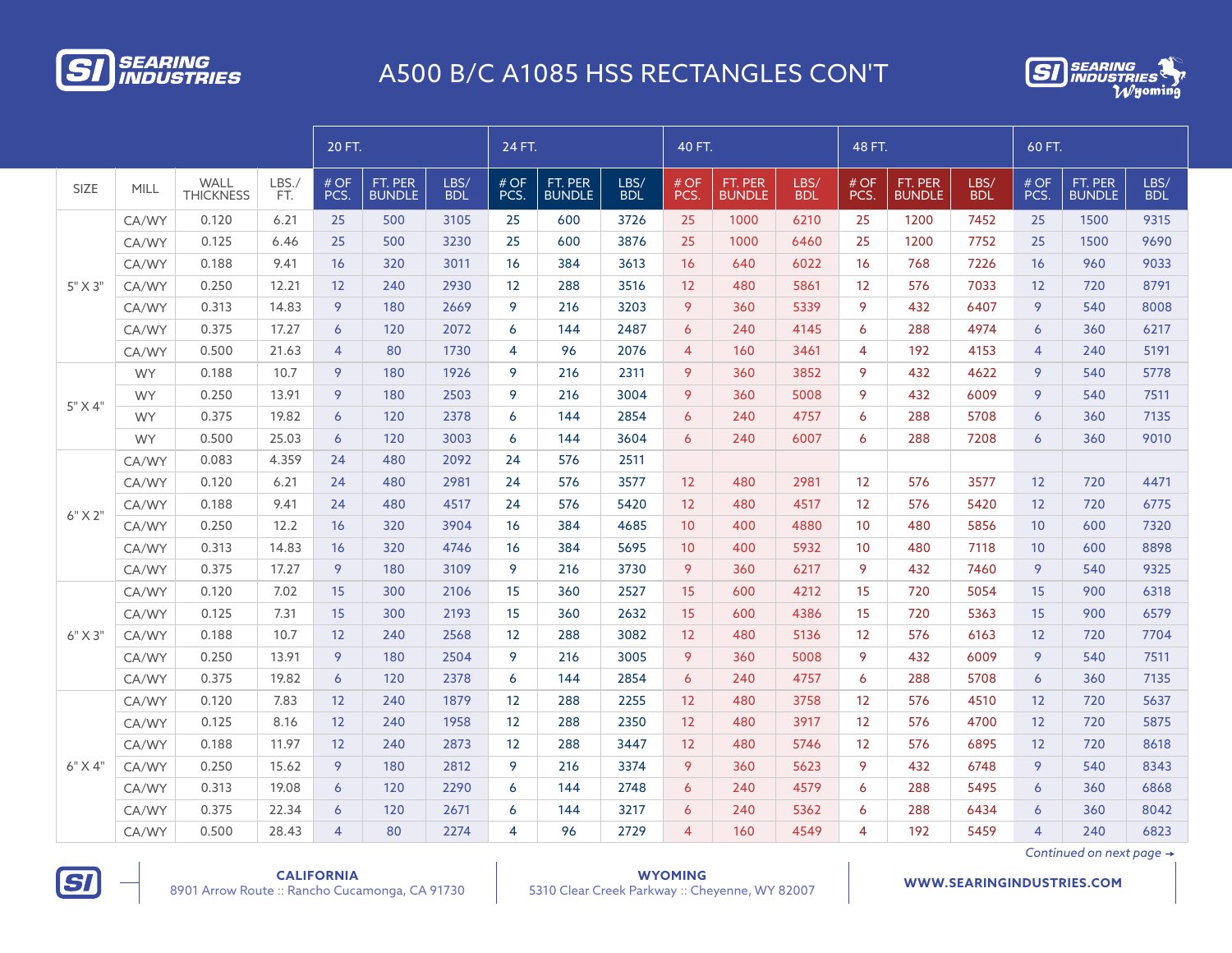



|             |           |                          | 20 FT.       |                |                          | 24 FT.             |                 |                          | 40 FT.             |                |                          | 48 FT.             |                |                          | 60 FT.             |                |                          |                    |
|-------------|-----------|--------------------------|--------------|----------------|--------------------------|--------------------|-----------------|--------------------------|--------------------|----------------|--------------------------|--------------------|----------------|--------------------------|--------------------|----------------|--------------------------|--------------------|
| <b>SIZE</b> | MILL      | WALL<br><b>THICKNESS</b> | LBS./<br>FT. | # OF<br>PCS.   | FT. PER<br><b>BUNDLE</b> | LBS/<br><b>BDL</b> | # OF<br>PCS.    | FT. PER<br><b>BUNDLE</b> | LBS/<br><b>BDL</b> | # OF<br>PCS.   | FT. PER<br><b>BUNDLE</b> | LBS/<br><b>BDL</b> | # OF<br>PCS.   | FT. PER<br><b>BUNDLE</b> | LBS/<br><b>BDL</b> | # OF<br>PCS.   | FT. PER<br><b>BUNDLE</b> | LBS/<br><b>BDL</b> |
|             | <b>WY</b> | 0.125                    | 8.695        | 9              | 180                      | 1565               | 9               | 216                      | 1878               | 9              | 360                      | 3130               | 9              | 432                      | 3756               | 9              | 540                      | 4695               |
|             | <b>WY</b> | 0.188                    | 13.25        | 9              | 180                      | 2385               | 9               | 216                      | 2862               | 9              | 360                      | 4770               | 9              | 432                      | 5724               | 9              | 540                      | 7155               |
| $6"$ X $5"$ | <b>WY</b> | 0.250                    | 17.32        | 9              | 180                      | 3117               | 9               | 216                      | 3741               | 9              | 360                      | 6235               | 9              | 432                      | 7482               | 9              | 540                      | 9352               |
|             | <b>WY</b> | 0.313                    | 21.21        | 6              | 120                      | 2542               | 6               | 144                      | 3054               | $\overline{6}$ | 240                      | 5088               | 6              | 288                      | 6109               | $\overline{6}$ | 360                      | 7635               |
|             | <b>WY</b> | 0.375                    | 24.93        | 6              | 120                      | 2991               | 6               | 144                      | 3590               | 6              | 240                      | 5983               | 6              | 288                      | 7180               | $\overline{6}$ | 360                      | 8974               |
|             | <b>WY</b> | 0.500                    | 31.81        | $\overline{4}$ | 80                       | 2544               | $\overline{4}$  | 96                       | 3054               | $\overline{4}$ | 160                      | 5089               | $\overline{4}$ | 192                      | 6107               | $\overline{4}$ | 240                      | 7634               |
|             | <b>WY</b> | 0.125                    | 7.961        |                | <b>INQUIRE</b>           |                    |                 | <b>INQUIRE</b>           |                    |                | <b>INQUIRE</b>           |                    |                | <b>INQUIRE</b>           |                    |                | <b>INQUIRE</b>           |                    |
| 7" X 3"     | <b>WY</b> | 0.188                    | 11.97        |                | <b>INQUIRE</b>           |                    |                 | <b>INQUIRE</b>           |                    |                | <b>INQUIRE</b>           |                    |                | <b>INQUIRE</b>           |                    |                | <b>INQUIRE</b>           |                    |
|             | <b>WY</b> | 0.250                    | 15.62        |                | <b>INQUIRE</b>           |                    |                 | <b>INQUIRE</b>           |                    |                | <b>INQUIRE</b>           |                    |                | <b>INQUIRE</b>           |                    |                | <b>INQUIRE</b>           |                    |
|             | <b>WY</b> | 0.313                    | 19.08        |                | <b>INQUIRE</b>           |                    |                 | <b>INQUIRE</b>           |                    |                | <b>INQUIRE</b>           |                    |                | <b>INQUIRE</b>           |                    |                | <b>INQUIRE</b>           |                    |
|             | <b>WY</b> | 0.375                    | 22.37        |                | <b>INQUIRE</b>           |                    |                 | <b>INQUIRE</b>           |                    |                | <b>INQUIRE</b>           |                    |                | <b>INQUIRE</b>           |                    |                | <b>INQUIRE</b>           |                    |
|             | <b>WY</b> | 0.500                    | 28.43        |                | <b>INQUIRE</b>           |                    |                 | <b>INQUIRE</b>           |                    |                | <b>INQUIRE</b>           |                    |                | <b>INQUIRE</b>           |                    |                | <b>INQUIRE</b>           |                    |
|             | <b>WY</b> | 0.188                    | 13.25        | 9              | 180                      | 2385               | 9               | 216                      | 2862               | 9              | 360                      | 4770               | 9              | 432                      | 7584               | 9              | 540                      | 7155               |
|             | <b>WY</b> | 0.250                    | 17.32        | 9              | 180                      | 3117               | 9               | 216                      | 2741               | 9              | 360                      | 6235               | 9              | 432                      | 7482               | 9              | 540                      | 9352               |
| 7" X 4"     | <b>WY</b> | 0.313                    | 21.22        | 9              | 180                      | 3820               | 6               | 144                      | 2055               | 6              | 240                      | 5092               | 6              | 288                      | 6111               | 6              | 360                      | 7639               |
|             | <b>WY</b> | 0.375                    | 24.93        | $\overline{6}$ | 120                      | 2991               | 6               | 144                      | 3590               | 6              | 240                      | 5983               | $\overline{6}$ | 288                      | 7180               | 6              | 360                      | 8964               |
|             | <b>WY</b> | 0.500                    | 31.81        | $\overline{4}$ | 80                       | 2544               | $\overline{4}$  | 96                       | 3053               | $\overline{4}$ | 160                      | 5089               | $\overline{4}$ | 192                      | 6107               | $\overline{4}$ | 240                      | 7634               |
|             | CA/WY     | 0.188                    | 14.53        | 9              | 180                      | 2615               | 9               | 192                      | 3138               | 9              | 360                      | 5231               | 9              | 432                      | 6277               | 9              | 540                      | 7846               |
|             | CA/WY     | 0.250                    | 19.02        | 9              | 180                      | 3424               | 9               | 192                      | 4108               | 9              | 360                      | 6847               | 9              | 432                      | 8217               | 9              | 540                      | 10270              |
| 7" X 5"     | CA/WY     | 0.313                    | 23.32        | $\epsilon$     | 120                      | 2798               | 6               | 144                      | 3358               | 6              | 240                      | 5597               | $\overline{6}$ | 288                      | 6716               | $\overline{6}$ | 360                      | 8395               |
|             | CA/WY     | 0.375                    | 27.48        | 6              | 120                      | 3298               | 6               | 144                      | 3957               | 6              | 240                      | 6595               | 6              | 288                      | 7914               | $\overline{6}$ | 360                      | 9892               |
|             | CA/WY     | 0.500                    | 35.24        | $\overline{4}$ | 80                       | 2819               | $\overline{4}$  | 96                       | 3383               | $\overline{4}$ | 460                      | 5638               | $\overline{4}$ | 192                      | 6766               | $\overline{4}$ | 240                      | 8457               |
|             | CA        | 0.120                    | 7.83         | 10             | 200                      | 1566               | 10 <sup>°</sup> | 240                      | 1879               | 10             | 400                      | 3132               | 10             | 480                      | 3758               |                |                          |                    |
| $8"$ X 2"   | CA        | 0.188                    | 12.00        | 10             | 200                      | 2400               | 10              | 240                      | 2880               | 10             | 400                      | 4800               | 10             | 480                      | 5760               |                |                          |                    |
|             | CA        | 0.250                    | 15.62        | 8              | 160                      | 2499               | 8               | 192                      | 2999               | 8              | 320                      | 4998               | 8              | 384                      | 5998               |                |                          |                    |
|             | CA        | 0.313                    | 19.1         | 6              | 120                      | 2292               | 6               | 144                      | 2750               | $\overline{6}$ | 240                      | 4584               | 6              | 288                      | 5501               |                |                          |                    |

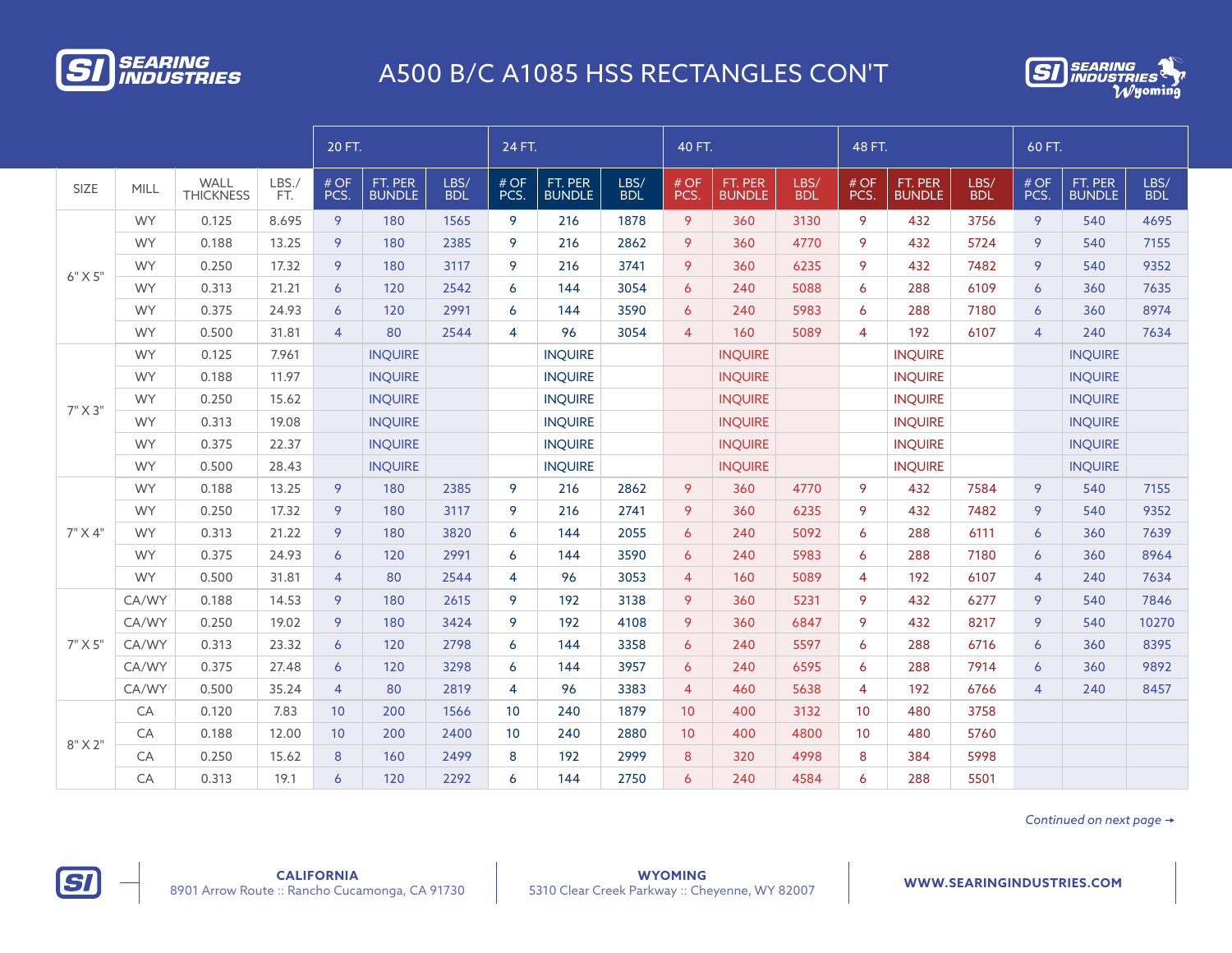



|                |           |                          |              | 20 FT.         |                          |                    | 24 FT.          |                          |                    | 40 FT.         |                          |                    | 48 FT.          |                          |                    | 60 FT.         |                          |                    |
|----------------|-----------|--------------------------|--------------|----------------|--------------------------|--------------------|-----------------|--------------------------|--------------------|----------------|--------------------------|--------------------|-----------------|--------------------------|--------------------|----------------|--------------------------|--------------------|
| <b>SIZE</b>    | MILL      | WALL<br><b>THICKNESS</b> | LBS./<br>FT. | # OF<br>PCS.   | FT. PER<br><b>BUNDLE</b> | LBS/<br><b>BDL</b> | # OF<br>PCS.    | FT. PER<br><b>BUNDLE</b> | LBS/<br><b>BDL</b> | # OF<br>PCS.   | FT. PER<br><b>BUNDLE</b> | LBS/<br><b>BDL</b> | # OF<br>PCS.    | FT. PER<br><b>BUNDLE</b> | LBS/<br><b>BDL</b> | # OF<br>PCS.   | FT. PER<br><b>BUNDLE</b> | LBS/<br><b>BDL</b> |
|                | CA/WY     | 0.125                    | 9.01         | 10             | 200                      | 1802               | 10 <sup>°</sup> | 240                      | 2162               | 10             | 400                      | 3604               | 10 <sup>°</sup> | 480                      | 4324               | 10             | 600                      | 5406               |
|                | <b>WY</b> | 0.188                    | 13.3         | 10             | 200                      | 2660               | 10 <sup>°</sup> | 240                      | 3192               | 10             | 400                      | 5320               | 10              | 480                      | 6384               | 10             | 600                      | 7980               |
| 8" X 3"        | <b>WY</b> | 0.250                    | 17.32        | 8              | 160                      | 2771               | 8               | 192                      | 3325               | 8              | 320                      | 5542               | 8               | 384                      | 6650               | 8              | 480                      | 8313               |
|                | <b>WY</b> | 0.313                    | 21.22        | 8              | 160                      | 3395               | 8               | 192                      | 4074               | 8              | 320                      | 6790               | 8               | 384                      | 8148               | 8              | 480                      | 10185              |
|                | <b>WY</b> | 0.375                    | 24.93        | 8              | 160                      | 3988               | 8               | 192                      | 4786               | 8              | 320                      | 7977               | 8               | 384                      | 9473               | 8              | 480                      | 11966              |
|                | <b>WY</b> | 0.500                    | 31.81        | $\overline{4}$ | 80                       | 2545               | $\overline{4}$  | 96                       | 3053               | $\overline{4}$ | 160                      | 5089               | $\overline{4}$  | 192                      | 6107               | $\overline{4}$ | 240                      | 7634               |
|                | CA/WY     | 0.125                    | 9.86         | 8              | 160                      | 1577               | 8               | 192                      | 1893               | 8              | 320                      | 3155               | 8               | 384                      | 3786               | 8              | 480                      | 4732               |
| $8" \times 4"$ | CA/WY     | 0.188                    | 14.53        | 8              | 160                      | 2324               | 8               | 192                      | 2790               | 8              | 320                      | 4650               | 8               | 384                      | 5580               | 8              | 480                      | 6974               |
|                | CA/WY     | 0.250                    | 19.02        | 8              | 160                      | 3043               | 8               | 192                      | 3651               | 8              | 320                      | 6086               | 8               | 384                      | 7304               | 8              | 480                      | 9130               |
|                | CA/WY     | 0.313                    | 23.32        | 6              | 120                      | 2798               | 6               | 144                      | 3358               | 6              | 240                      | 5596               | 6               | 288                      | 6716               | $\overline{6}$ | 360                      | 8395               |
|                | CA/WY     | 0.375                    | 27.48        | 4              | 80                       | 2198               | $\overline{4}$  | 96                       | 2638               | $\overline{4}$ | 160                      | 4396               | $\overline{4}$  | 192                      | 5276               | $\overline{4}$ | 240                      | 6595               |
|                | CA/WY     | 0.500                    | 35.24        | $\overline{4}$ | 80                       | 2820               | $\overline{4}$  | 96                       | 3383               | $\overline{4}$ | 160                      | 5638               | $\overline{4}$  | 192                      | 6766               | $\overline{4}$ | 240                      | 8457               |
|                | <b>WY</b> | 0.125                    | 11.54        | 6              | 120                      | 1384               | 6               | 144                      | 1661               | $\overline{6}$ | 240                      | 2769               | 4               | 288                      | 3323               | $\overline{6}$ | 360                      | 4154               |
|                | <b>WY</b> | 0.188                    | 17.08        | 6              | 120                      | 2049               | 6               | 144                      | 2459               | $\overline{6}$ | 240                      | 4099               | 6               | 288                      | 4919               | $\overline{6}$ | 360                      | 6148               |
| $8"$ X 6"      | <b>WY</b> | 0.250                    | 22.42        | $\overline{6}$ | 120                      | 2690               | 6               | 144                      | 3228               | 6              | 240                      | 5380               | 6               | 288                      | 6456               | $\overline{6}$ | 360                      | 8071               |
|                | <b>WY</b> | 0.313                    | 27.59        | $\overline{6}$ | 120                      | 3310               | 6               | 144                      | 3972               | $\overline{6}$ | 240                      | 6621               | 6               | 288                      | 7945               | $\overline{4}$ | 240                      | 6621               |
|                | <b>WY</b> | 0.375                    | 32.58        | 4              | 80                       | 2606               | 4               | 96                       | 3127               | $\overline{4}$ | 160                      | 5212               | $\overline{4}$  | 192                      | 6255               | $\overline{4}$ | 240                      | 7819               |
|                | <b>WY</b> | 0.500                    | 42.05        | $\overline{4}$ | 80                       | 3364               | $\overline{4}$  | 96                       | 4036               | $\overline{4}$ | 160                      | 6728               | 4               | 192                      | 8073               | $\overline{2}$ | 120                      | 5046               |
|                | <b>WY</b> | 0.188                    | 17.08        | 8              | 160                      | 2733               | 8               | 192                      | 3279               | 8              | 320                      | 5466               | 8               | 384                      | 6559               | $\overline{4}$ | 240                      | 4099               |
|                | <b>WY</b> | 0.250                    | 22.42        | 6              | 120                      | 2690               | 6               | 144                      | 3228               | 6              | 240                      | 5381               | 6               | 288                      | 6457               | $\overline{4}$ | 240                      | 6622               |
| $10"$ X 4"     | <b>WY</b> | 0.313                    | 27.59        | 6              | 120                      | 3311               | 6               | 144                      | 3973               | 6              | 240                      | 6622               | 6               | 288                      | 7946               | $\overline{4}$ | 240                      | 6622               |
|                | <b>WY</b> | 0.375                    | 32.58        | $\overline{4}$ | 80                       | 2606               | $\overline{4}$  | 86                       | 3127               | $\overline{4}$ | 160                      | 5212               | 4               | 192                      | 6255               | $\overline{4}$ | 240                      | 7819               |
|                | <b>WY</b> | 0.500                    | 42.05        | $\overline{4}$ | 80                       | 3364               | $\overline{4}$  | 96                       | 4036               | $\overline{4}$ | 160                      | 6728               | $\overline{4}$  | 192                      | 8073               | $\overline{2}$ | 120                      | 5046               |
|                | <b>WY</b> | 0.188                    | 13.27        | $\overline{6}$ | 120                      | 1592               | 6               | 144                      | 1910               | $\overline{6}$ | 240                      | 3184               | 6               | 288                      | 3821               | $\overline{6}$ | 360                      | 4777               |
|                | <b>WY</b> | 0.250                    | 19.63        | 6              | 120                      | 2355               | 6               | 144                      | 2826               | 6              | 240                      | 4711               | 6               | 288                      | 5653               | 6              | 360                      | 7066               |
| 9" X 7"        | <b>WY</b> | 0.313                    | 31.84        | $\overline{6}$ | 120                      | 3820               | 6               | 144                      | 4584               | 6              | 240                      | 7641               | 6               | 288                      | 9169               | $\overline{6}$ | 360                      | 11462              |
|                | <b>WY</b> | 0.375                    | 37.69        | 4              | 80                       | 3015               | $\overline{4}$  | 96                       | 3618               | $\overline{4}$ | 160                      | 6030               | 4               | 192                      | 7236               | $\overline{4}$ | 240                      | 9045               |
|                | <b>WY</b> | 0.500                    | 48.85        | 4              | 80                       | 3908               | 4               | 96                       | 4689               | $\overline{4}$ | 160                      | 7816               | 4               | 192                      | 9379               | $\overline{4}$ | 240                      | 11724              |